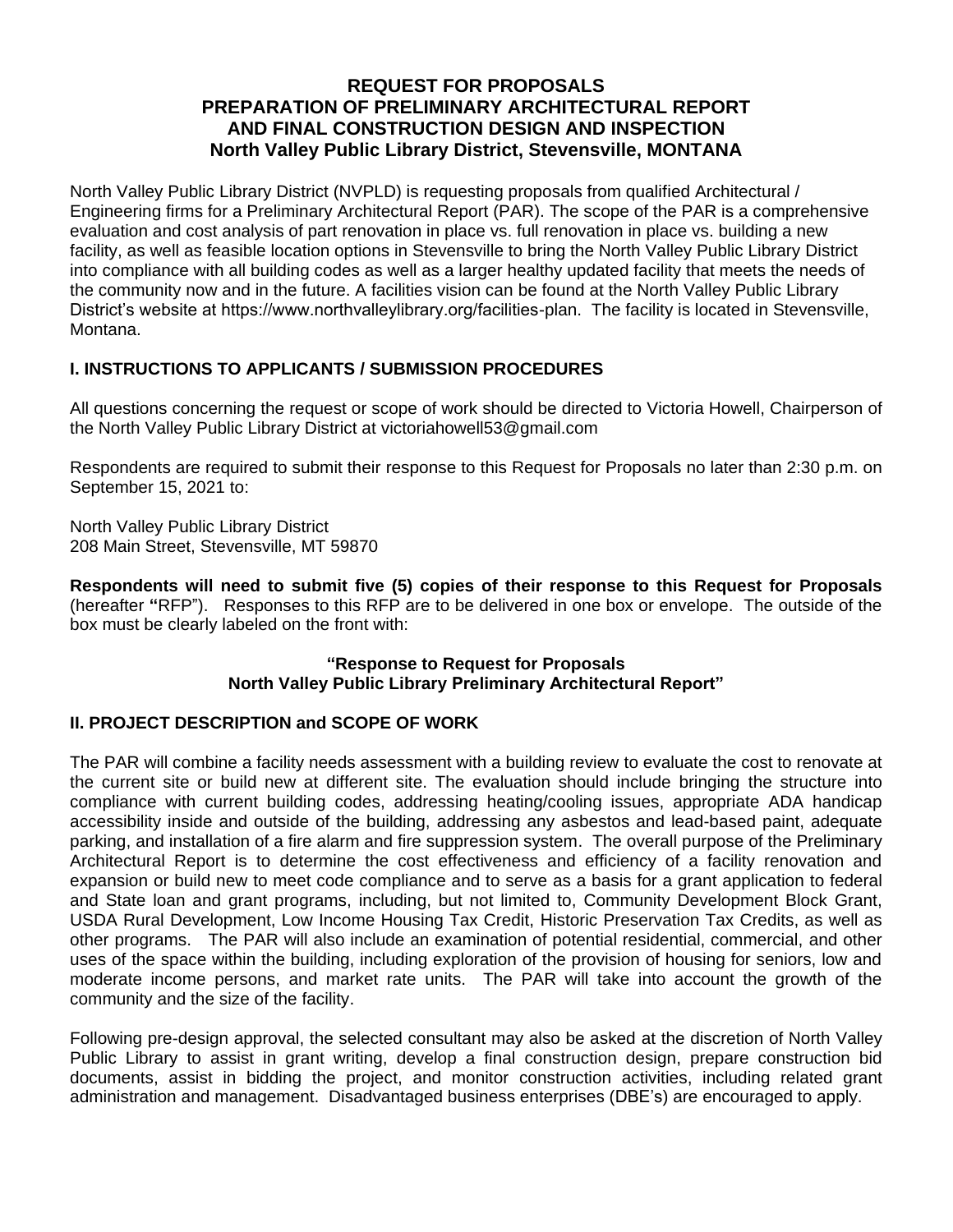**The services to be provided will include the preparation of the Uniform Environmental Checklist as found in the latest version of the Uniform Application for Montana Housing Loan, Grant and Tax Credit Programs located at the following website**:

<http://housing.mt.gov/UniformApplication>

See Uniform Application for Housing Programs / UNIAPP Form and Instructions / Uniform Application (UNIAPP Fillable Form)

## **III. EVALUATION**

Respondents RFPs will be evaluated according to the following listed criteria and weight of each factor:

- 1. The qualifications of professional personnel to be assigned to the project -- 30 %
- 2. Related experience on similar projects, particularly public libraries 30 %
- 3. Capability to meet time and project budget requirements 20 %
- 4. Location  $-5\%$
- 5. Present and projected workloads 10 %
- 6. Recent and current work for public libraries 5 %

## **IV. GUIDELINES FOR RESPONSES**

Responses should include:

- 1. the firm's legal name, address, and telephone number;
- 2. the principal(s) of the firm and their experience and qualifications;
- 3. the experience and qualifications of the staff to be assigned to project;
- 4. a description of the firm's prior experience, including any similar projects, size of community, location, total construction cost, and name of a local official knowledgeable regarding the firm's performance;
- 5. a description of the firm's current work activities and how these would be coordinated with the project, as well as the firm's anticipated availability during the term of the project; and,
- 6. the proposed work plan and schedule for activities to be performed; and
- 7. any proposed subcontractors should also be clearly identified and their profiles described.

## **V. COST AND AWARD PROCEDURE**

The North Valley Public Library District utilizes a "proposals based" selection process to negotiate a contract with the firm determined to be the most qualified at a price, which is determined to be fair and reasonable.

The North Valley Public Library District reserves the right to accept or reject any and all Proposals, or parts of Proposals; waive technicalities; and to make its decision on the basis of merit, appropriateness, and any other factor. Unless all Proposals are rejected or the solicitation is canceled, a contract will be awarded to the Respondent whose Proposal best meets the requirements and criteria set forth in this solicitation.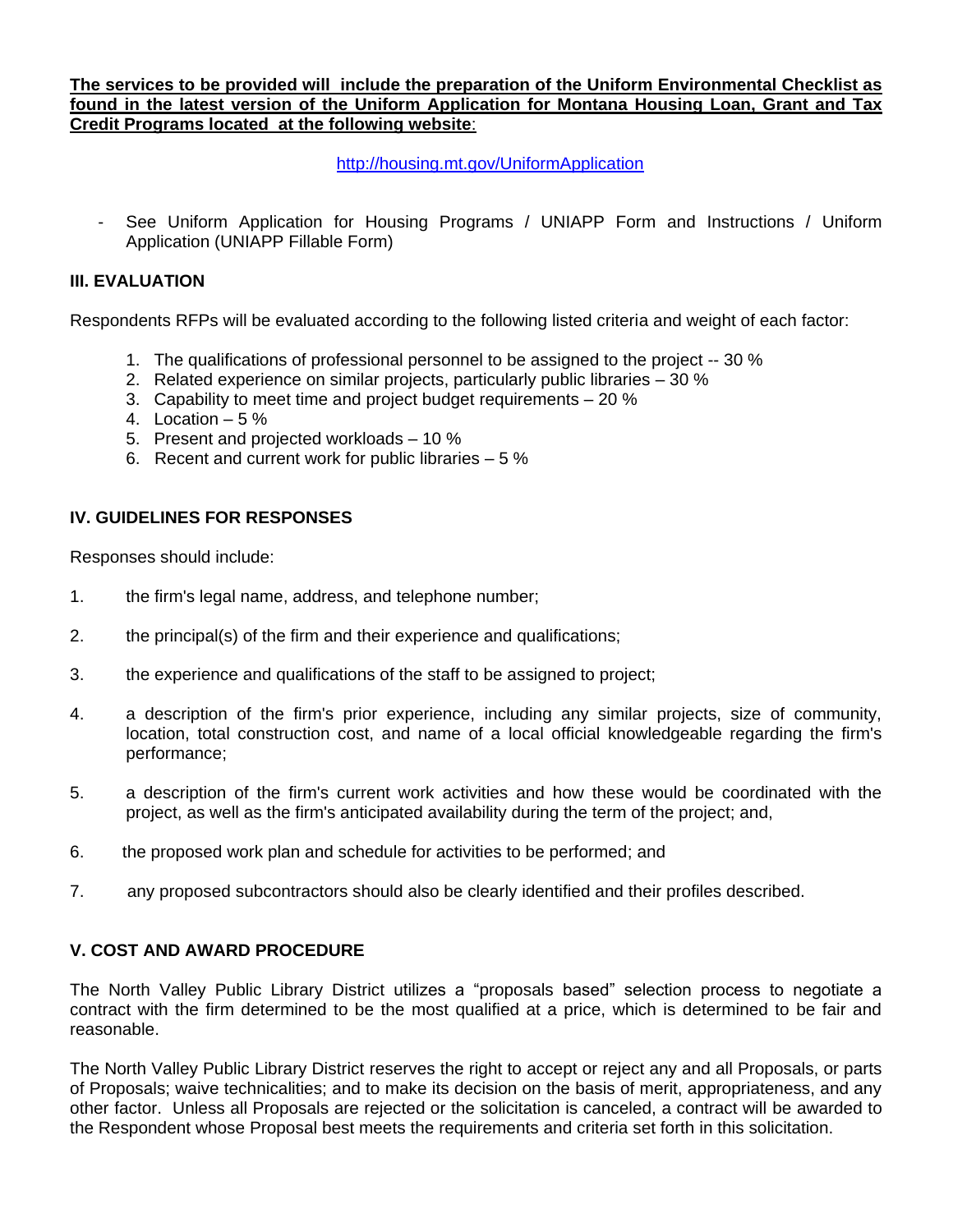# **APPENDIX D**

# **PAR PRELIMINARY ARCHITECTURAL REPORT (PAR) REQUIREMENTS**

# **A. A PAR MUST BE SUBMITTED AS PART OF CDBG APPLICATIONS FOR:**

- Public Facility projects that are non-water/non-wastewater projects -- such as a senior center, Head Start facility, nursing home, food bank; and
- Housing and Neighborhood Renewal projects that involve new housing construction or rehabilitation of an existing building (excluding rehabilitation of single family residences).

# **B. A PAR MUST:**

- $\circ$  be prepared by a professional architect licensed to practice in the State of Montana;
- o adequately describe existing building conditions and problems, present and analyze reasonable alternatives, and propose a specific course of action for solving the identified problems;
- o provide sufficient information to adequately assess the need for, feasibility, and general, estimated cost of the proposed project; and
- o thoroughly address all of the other issues identified in this PAR outline

# **C. WHY PARs ARE IMPORTANT IN THE CBDG APPLICATION RANKING PROCESS:**

- $\circ$  Information and analysis contained in the PAR is crucial in CDBG's scoring of Criterion 2 (Need), Criterion 3 (Project Strategy), and Criterion 5 (Implementation and Management) for CDBG Housing and Neighborhood Renewal applications and Criterion 2 (Need for Project), Criterion 3 (Project Concept and Technical Design), and Criterion 7 (Implementation and Management) for CDBG Public Facilities applications.
- o If the PAR does not provide the required information -- including a clear analysis of existing conditions, a thorough and reasonable proposal to address the deficiencies, and reasonable cost estimates -- the application may receive fewer points in the competitive ranking for CDBG grants and, as a result, may not receive funding.
- $\circ$  Architects and project representatives can call CDBG staff (406-841-2770) to request clarification and guidance regarding this PAR outline.
- $\circ$  The PAR outline presented here is by no means all-inclusive. The architect should use his or her professional judgment to present sufficient information during preparation of the PAR, taking into account that different projects require varying levels of detail (rehabilitation of an existing building versus construction of a new building) and consideration of reasonable alternatives.
- $\circ$  The architect should provide appropriate documentation, wherever possible, to support the analysis of alternatives and the final proposal submitted.
- o The public should be involved in the selection of the preferred architectural alternative, especially representatives or members of any groups that are expected to be the principal users the proposed facility.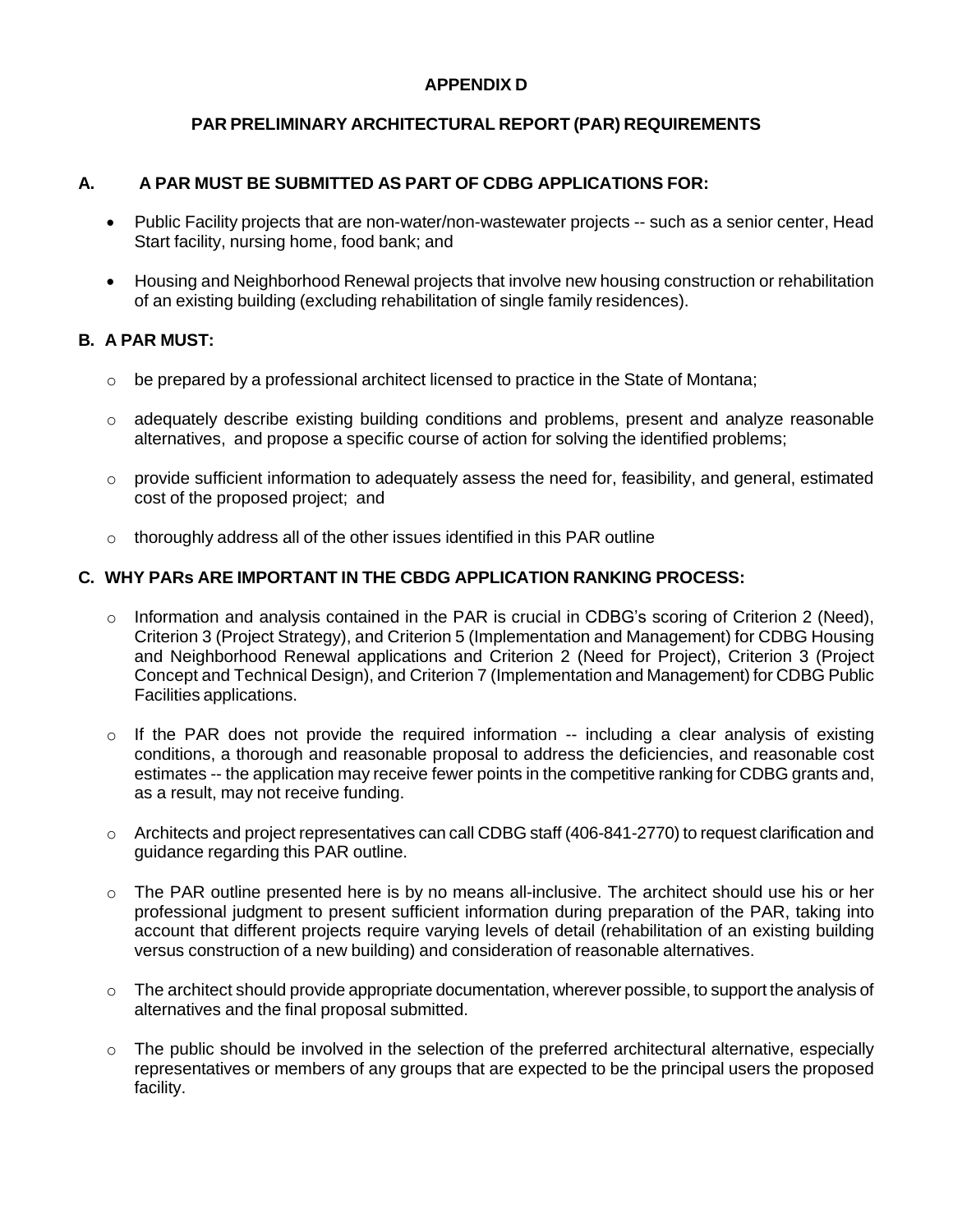# **D. ENVIRONMENTAL CONSIDERATIONS RELATED TO THE PAR**

NOTE: All state and CDBG funded projects are subject to the Montana Environmental Policy Act (MEPA) and the National Environmental Policy Act of 1969 (NEPA). Both laws seek to avoid adverse impacts on the environment by mandating careful consideration of the potential impacts of any development assisted with federal funds or approved by a state agency.

- NEPA establishes national policy, goals, and procedures for protecting, restoring, and enhancing environmental quality within the United States as a whole.
- MEPA seeks to avoid or mitigate adverse impacts on the natural and human environment by mandating careful consideration of the potential impacts of any development assisted with state funds or approved by a Montana state agency.
- Architects and project representatives should consult the Uniform Environmental Checklist, which must be completed and submitted as part of any application to CDBG.

o This checklist is Section D of the [Uniform Application for](http://housing.mt.gov/FAR/housingapps.mcpx) Montana Housing Loan, Grant & [Tax](http://housing.mt.gov/FAR/housingapps.mcpx) Credit [Programs](http://housing.mt.gov/FAR/housingapps.mcpx) and the same checklist is also found in the Uniform [Application](http://dnrc.mt.gov/cardd/ResourceDevelopment/wasact/Docs/2011uniformapplicationbinder.pdf) for [Montana](http://dnrc.mt.gov/cardd/ResourceDevelopment/wasact/Docs/2011uniformapplicationbinder.pdf) Public Facility [Projects.](http://dnrc.mt.gov/cardd/ResourceDevelopment/wasact/Docs/2011uniformapplicationbinder.pdf)

- In order to avoid delays, all applicants to state or federal infrastructure or housing funding programs should consider potential environmental impacts during project planning. As a result, local officials may be able to avoid or mitigate potential environmental impacts through project design or location decisions by carefully considering potential, adverse environmental consequences of projects and the actions that could be required to mitigate any adverse consequences.
- Various funding agencies have different requirements related to the environmental review process, the selection of the preferred alternative, and adoption of the PAR. Applicants should contact those agencies that they are considering applying to so that each agency's specific requirements can be met concurrently and avoid any unnecessary delays in project completion.

## **E. PAR OUTLINE**

## **I. PROBLEM DEFINITION**

- **A. DESCRIBE ANDDOCUMENTTHE NEEDFOR THEPROJECTANDTHEPROBLEM(S)TO BE SOLVED.** Describe the need for the project according to the following criteria:
	- 1. HEALTH AND SAFETY Describe concerns and deficiencies, compliance issues, and relevant regulations such as the International Building Code, (and other codes as listed in "Special Requirements Concerning Code and Standards Enforcement"), asbestos, lead-based paint, handicapped accessibility, zoning ordinances, and other federal, state, local, or tribal requirements concerning the existing facility(ies).

Attach pertinent correspondence to or from appropriate federal, state, and local regulatory agencies, especially information that provides documentation of health and safety concerns and deficiencies.

2. FACILITY OPERATION & MAINTENANCE (O&M) - Describe O&M concerns regarding the existing facility(ies) with an emphasis on those with the greatest financial and operational impact.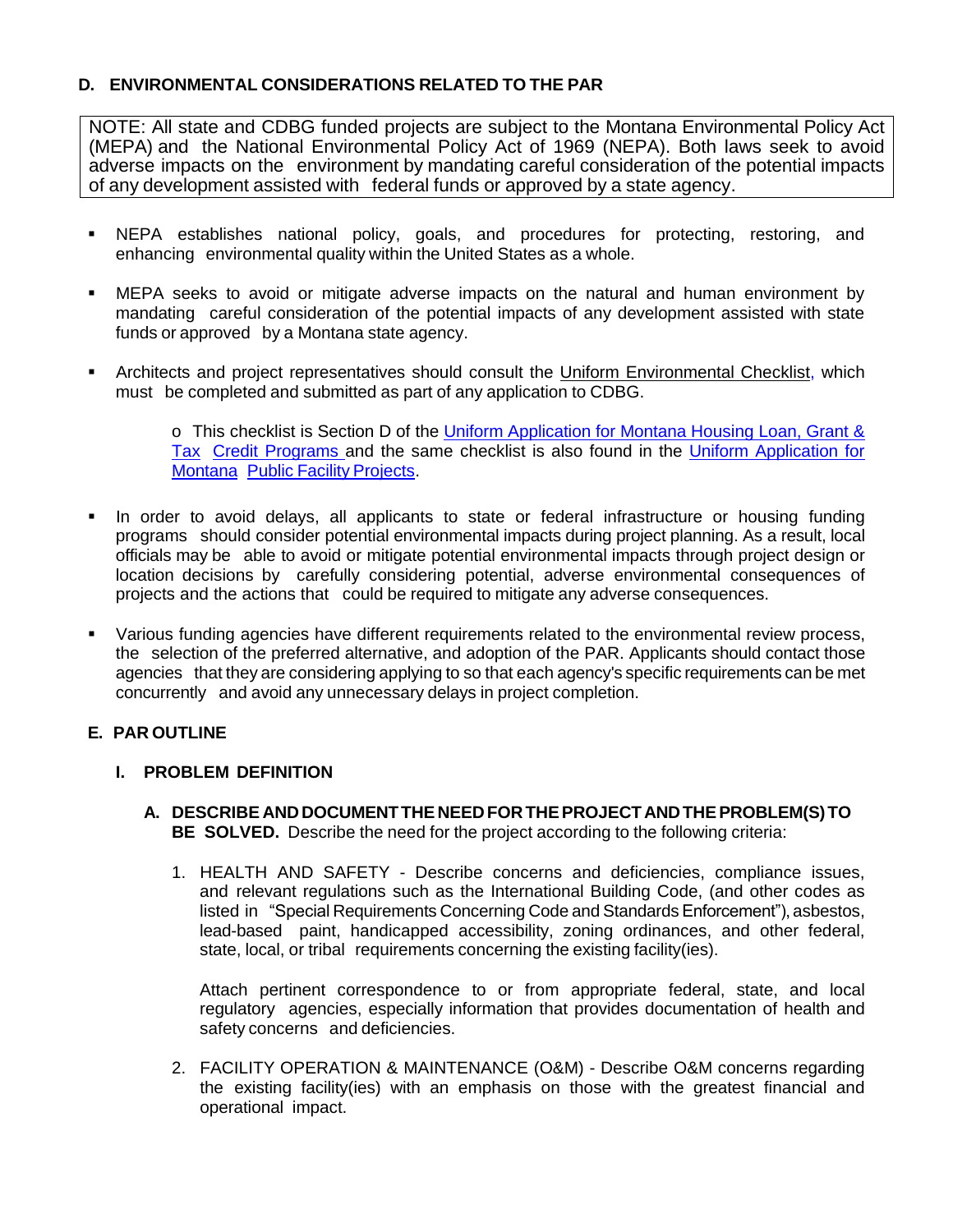If the high cost of maintaining the existing facility(ies) is related to a proposal to modify or replace the existing facility, describe and document these concerns and potential cost savings.

3. GROWTH - Describe the facility's capacity to meet projected growth needs from the completion of construction through the anticipated useful life of the building

Discuss any potential for future expansion, if applicable, or any consideration given to designing for phased construction or incremental expansion of the facility in the future.

Provide both the number of current users served by the facility(ies) and the projected number of users to be served by the proposed project upon completion.

#### **B. IDENTIFY THE PLANNING AND SERVICE AREA, INCLUDING THE EXISTING LOCATION AND POTENTIAL, ALTERNATE LOCATIONS OF THE FACILITY.**

Using narrative and drawings, describe the planning and service area and alternate building(s) or sites under review or consideration. The description should include the following information:

- 1. LOCATION Indicate legal and natural boundaries, major obstacles, environmental constraints, etc., using maps, photographs, and sketches of the planning and service area, including both the existing location and potential alternate locations for the facility.
- 2. GROWTH AREAS AND PROJECTED POPULATION TRENDS Identify specific areas of projected, concentrated population growth and relate these to the forecasted growth in the clientele to be served by the proposed project.

Provide population projections for the project's planning and service area (and for the persons and/or groups the facility will serve) as well as for the projected design period (i.e., the anticipated useful life of the proposed facility).

Base projections for the clientele to be served upon historical records, Census data, or economic projections, citing recognized sources.

#### **C. EVALUATE THE CONDITION OF THE EXISTING FACILITY(IES)**, including the following:

- 1. HISTORY Provide a brief history of the facility(ies), including when the structure was constructed, major improvements implemented in the past, and any past problems.
- 2. CONDITION OF FACILITIES Describe the present condition and any problems such as code deficiencies, general structural decay, presence of asbestos, mold or moisture, lead based paint, subsidence issues, overcrowding, or handicapped accessibility. Describe the adequacy or capacity of the existing facility(ies) to meet existing and long-term needs.

#### **II. ALTERNATIVE ANALYSIS**

- **A. DESCRIPTION OF ALTERNATIVE SOLUTIONS.** Describe each alternative design, building, or site considered -- i.e., identify and describe existing buildings with potential for rehabilitation or alteration, or alternative building sites considered for new construction.
	- 1. IF PROPOSING REHABILITATION OR ALTERATION OF EXISTING BUILDINGS Describe existing buildings within the community that could be modified or rehabilitated to accommodate the proposed facility or need.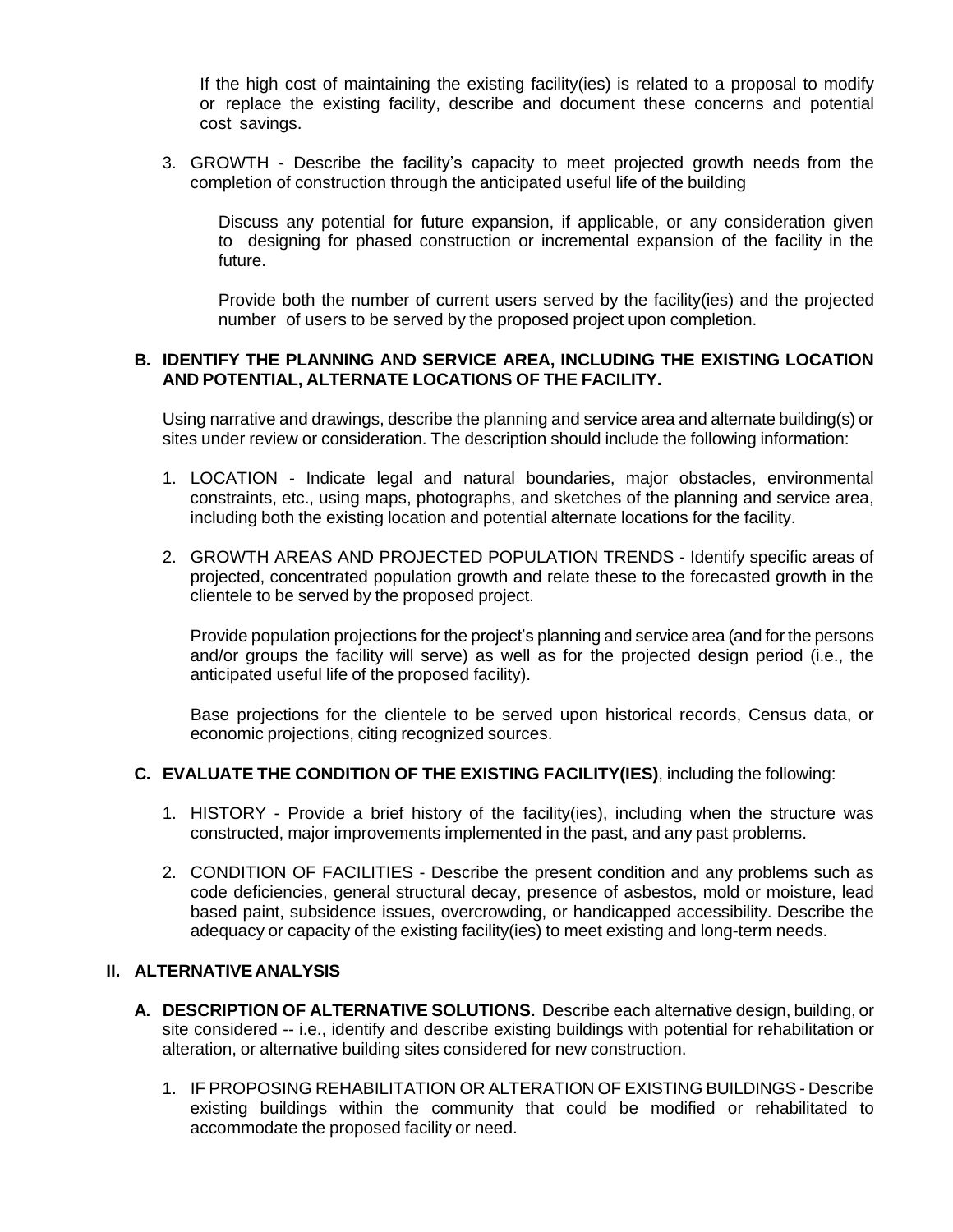Describe the potential benefits and possible deficiencies with each alternative design, building or site considered, including code compliance issues, floor space, handicapped accessibility, and potential for long-term expansion, as applicable.

- 2. IF PROPOSING NEW CONSTRUCTION If proposing new construction, describe alternative building sites considered for new construction, any existing structures on the site(s), potential for long-term expansion, proximity to other services, environmental constraints, etc.
- **B. REGULATORY COMPLIANCE AND PERMITS**. Describe issues that need to be addressed concerning compliance (for either a new building or a rehabilitated building) with appropriate regulations such as the International Building Code and other relevant codes, zoning issues, asbestos, lead-based paint, permits, handicapped accessibility (American Disabilities Act and HUD 504 regulations), designated 100-year floodplains, and other applicable federal, state, local or tribal requirements.
- **C. LAND ACQUISITION ISSUES**. Identify sites to be purchased or leased and any easements needed, if applicable. Specify whether these properties are currently owned, to be purchased or leased, and whether options have been obtained, contingent upon receipt of funding.
- **D. ENVIRONMENTAL CONSIDERATIONS**. For the alternative selected for the project, discuss the following:
	- 1. POTENTIAL ENVIRONMENTAL IMPACTS The information described in the completed Uniform Environmental Checklist (found in the Uniform [Application](http://housing.mt.gov/FAR/housingapps.mcpx) for Montana Housing Loan, Grant & Tax Credit [Programs\)](http://housing.mt.gov/FAR/housingapps.mcpx) is the basis for discussing environmental resources in the area that might be impacted or that might impact the proposed facility. The Uniform Environmental Checklist must be attached as part of the PAR. If there has been a previous environmental assessment completed for the project, please include a copy of that assessment in addition to the completed Uniform Environmental Checklist. With the exception of coastal zones and coastal barriers, possible impacts on each environmental issue must be investigated and discussed.
	- 2. MITIGATION Evaluate appropriate short and long-term measures to mitigate each potentially adverse impact.

Describe the mitigation measure(s) necessary to minimize potentially adverse impacts upon identified environmental resources. Projects contemplating the renovation of existing structures should thoroughly discuss mitigation measures to address any existing hazards, such as asbestos and lead-based paint, where identified, in accordance with federal and state requirements.

- 3. CORRESPONDENCE Include any environmentally-related correspondence and agency comments (e.g., comments from the State Historic Preservation Office) as required by the Uniform Environmental Checklist, found in the Uniform [Application](http://housing.mt.gov/FAR/housingapps.mcpx) for Montana Housing Loan, Grant & Tax Credit [Programs.](http://housing.mt.gov/FAR/housingapps.mcpx)
- 4. EXHIBITS/MAPS Include any exhibits, maps, or drawings as applicable to describe potential environmental impacts.
- **E. CONSTRUCTION PROBLEMS.** Discuss potential concerns such as geological constraints, limited access, underground storage tanks, high water table, asbestos, lead-based paint, contaminated soil, noise, odors, or other conditions that may affect cost of construction or longterm operation of the proposed (new or rehabilitated) facility.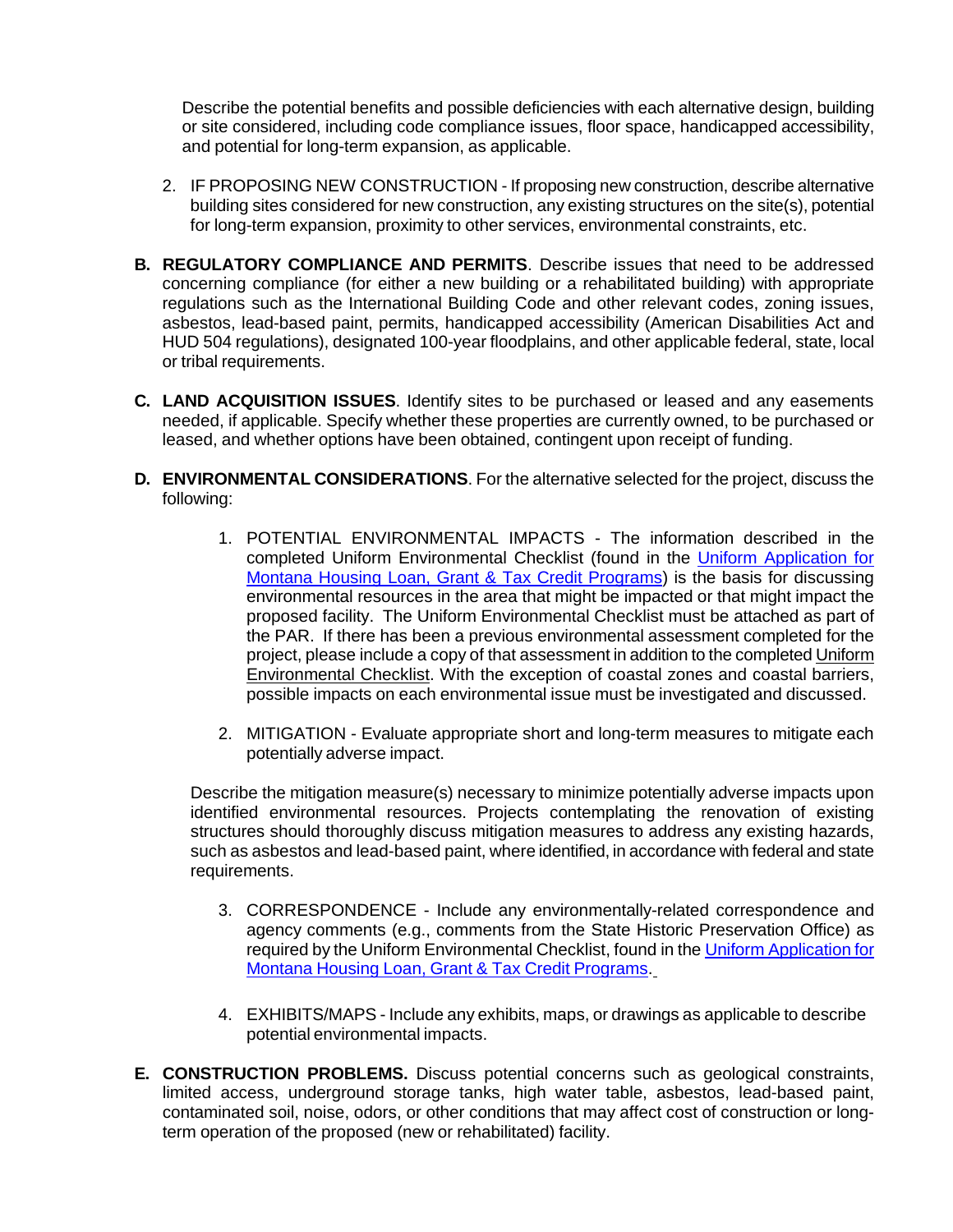- **F. COST ESTIMATES FOR EACH ALTERNATIVE**. For each alternative considered, include both:
	- 1. PROJECT COSTS(i.e., administrative, financial, engineering, architecture, and construction costs) and
	- 2. PROJECTED ANNUAL OPERATION AND MAINTENANCE COSTS
		- In responding to items 1 and 2 for **HOUSING** projects, consult Section C (Financial Analysis, Parts I-VI) of the *Uniform [Application](http://housing.mt.gov/FAR/housingapps.mcpx) for Montana* [Housing](http://housing.mt.gov/FAR/housingapps.mcpx) Loan, Grant & Tax Credit [Programs.](http://housing.mt.gov/FAR/housingapps.mcpx)
		- In responding to items 1 and 2 for PUBLIC FACILITIES projects, consult the [Uniform](http://dnrc.mt.gov/cardd/ResourceDevelopment/wasact/Docs/2011uniformapplicationbinder.pdf) [Application](http://dnrc.mt.gov/cardd/ResourceDevelopment/wasact/Docs/2011uniformapplicationbinder.pdf) for Montana Public Facility Projects; and Appendix F for Special Requirements for Projects Involving Non-Profit Agencies or For-Profit Organizations or other Public Agencies of the CDBG Application Guidelines. Section C, Financial Analysis of the [Uniform](http://housing.mt.gov/FAR/housingapps.mcpx) [Application](http://housing.mt.gov/FAR/housingapps.mcpx) for Montana Housing Loan, Grant & Tax Credit Programs provides a form to compute annual operation and maintenance costs that would be useful for Public Facilities projects as well as housing proposals.

## **III. SELECTION OF THE PREFERRED ALTERNATIVE**

- **A. ANALYSIS OF ALTERNATIVE SOLUTIONS**. Provide an analysis of why the preferred alternative (design, building, or location) was selected over other alternatives.
- **B. SITE LOCATION AND CHARACTERISTICS**. Discuss the site location of any current or proposed facilities, and why the preferred alternative was selected over other alternatives.
- **C. PRELIMINARY ARCHITECTURAL PLANS**. Provide preliminary architectural plans (including a proposed floor plan) for the proposed (new or rehabilitated) facility.
- **D. OPERATIONAL REQUIREMENTS**. Discuss the expertise required to operate the facility and any unique operational requirements or benefits of the facility and describe why the preferred alternative was selected over other alternatives.
- **E. PROJECT COST SUMMARY / PROJECT COST ESTIMATE**. Provide an itemized estimate of the project cost based on the anticipated period of construction including administrative, development and construction, land and utilities, legal, engineering, interest, equipment, contingencies, refinancing, and other costs associated with the proposed project. See 'II. F. COST ESTIMATES FOR EACH ALTERNATIVE', above.

For HOUSING projects, consult Section C (Financial Analysis, Part I) of the [Uniform](http://housing.mt.gov/FAR/housingapps.mcpx) [Application](http://housing.mt.gov/FAR/housingapps.mcpx) for Montana Housing Loan, Grant & Tax Credit [Programs.](http://housing.mt.gov/FAR/housingapps.mcpx)

For PUBLIC FACILITIES projects, consult the Uniform [Application](http://housing.mt.gov/FAR/housingapps.mcpx) for Montana [Housing](http://housing.mt.gov/FAR/housingapps.mcpx) Loan, Grant & Tax Credit [Programs](http://housing.mt.gov/FAR/housingapps.mcpx) and the CDBG website discussing Special Requirements for Projects Involving Non-Profit Agencies or For-Profit Organizations or other Public Agencies.

Section C, Financial Analysis, Part V of the Uniform [Application](http://housing.mt.gov/FAR/housingapps.mcpx) for Montana Housing [Loan,](http://housing.mt.gov/FAR/housingapps.mcpx) Grant